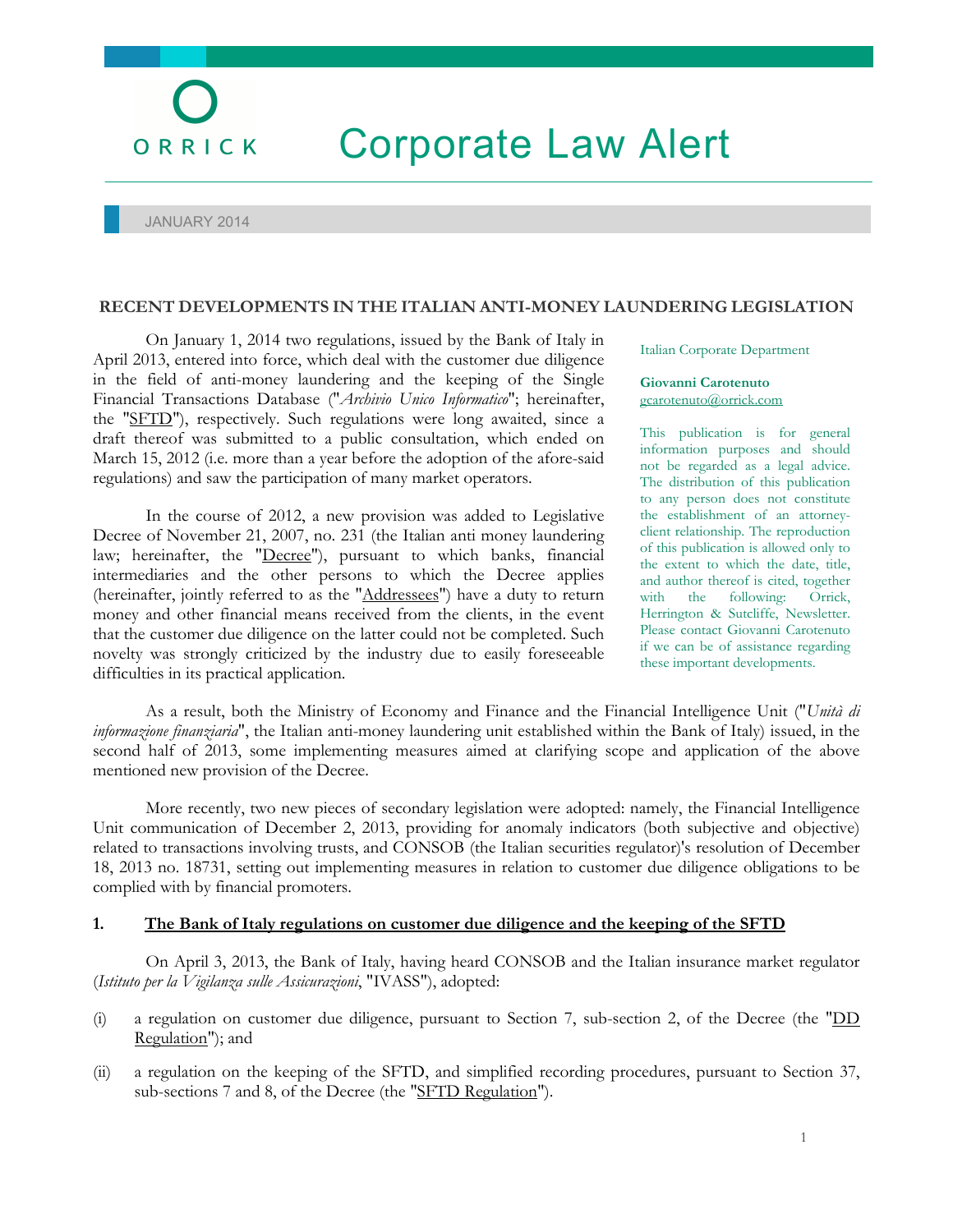The above regulations were published in the Official Gazette of May 7, 2013, no. 105 and came into force on January 1, 2014.

## **1.1 The DD Regulation**

It applies to all the continuous relationships existing as of January 1, 2014, including those established before the entry into force of the Decree (i.e. prior to December 29, 2007). Its main provisions can be summarized as follows:

#### Risk-based approach

As envisaged under Section 20 of the Decree, the extension and intensity of the customer due diligence obligations are proportional to the risk of money laundering and terrorism financing, which must take into account i) the type of customer, ii) the continuous relationship established with the latter, iii) the professional services provided to the latter, and/or iv) the type of single transaction at issue. In this respect, the Addressees must responsibly carry out an independent evaluation considering all the factors that may imply an exposure to money laundering and terrorism financing. In particular, clear evaluation systems and decision-making processes must be adopted, with a view to ensure i) coherent conducts within the company's structure, and ii) the traceability of the controls and evaluations to be carried out.

The DD Regulation provides for general evaluation criteria with regard to the client, the continuous relationship and/or the occasional transaction at issue, which must be considered in order to determine the level of risk involved in the specific case. Further risk assessment elements can, of course, be taken into account by the Addressees on a case-by-case basis.

According to the information received and the analysis performed thereon, the Addressees must identify the risk profile of each client, and assign to the latter one of the risk classes previously established, which are associated to a certain level of anti-money laundering obligations (such as the depth of customer due diligence and evaluation of suspicious transactions). In case of continuous relationships, the Addressees must also determine the frequency with which the client's risk profile must be updated, as well as the situations where the adequacy of the risk class assigned to the client must be verified (e.g., in case of relevant changes concerning the client's activities).

Pursuant to the DD Regulation (see Section III, Part I), the above mentioned exercise can be carried out also by means of algorithms and IT systems, which automatically assign to each client a certain risk class.

In the context of a group of companies, where the definition of the client's risk profile is not centralized, each company must adopt the highest risk profile among those assigned by all the companies of the group for one and the same client.

## Customer due diligence obligations

Section II, Part II, of the Regulation provides that the Addressees must proceed to the customer due diligence only in connection with those transactions which fall within the scope of their institutional activities. Therefore, in relation to persons and/or transactions relating to their organization, functioning and administration, the Addressees do not have to carry out any customer due diligence. It remains to be clarified whether the "connected and instrumental activities" (i.e. other than investment and ancillary services carried out by financial intermediaries) must be deemed as excluded from the customer due diligence obligation set out by the Regulation.

In case the client is a natural person, co-beneficiaries and executors of the latter must be identified following the same procedures used for the client itself (i.e. through the acquisition of ID data provided by the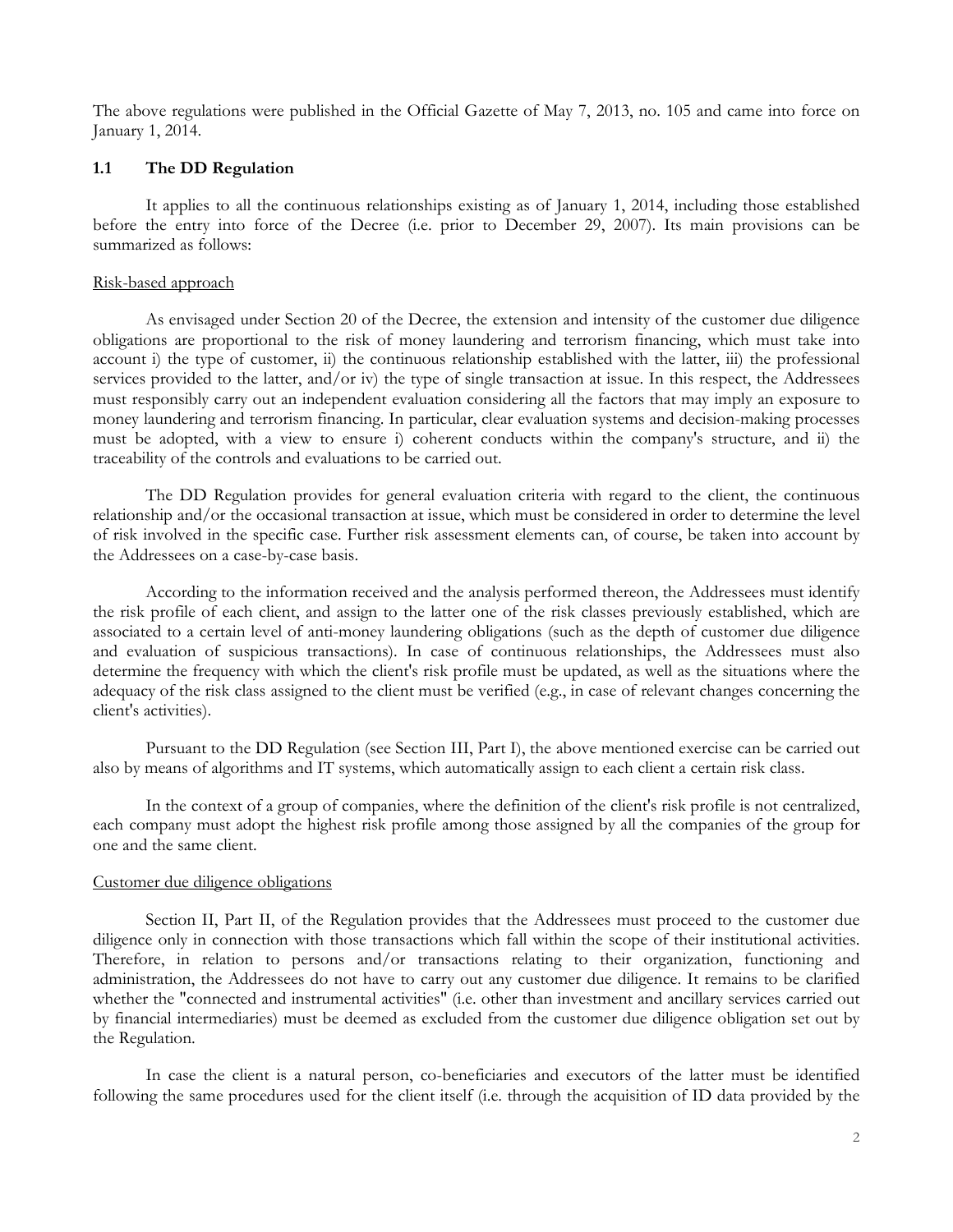interested party or other valid document among those listed in the technical annex to the Decree). With regard to the executors, it will be also necessary to verify the existence of a valid power of attorney, as well.

Conversely, should the client be a legal entity, the identification must be carried out in relation to i) the client itself (for instance, by acquiring relevant information concerning, *inter alia*, legal form, activities carried out, corporate purpose, and enrolment number in public registers, if any), and ii) the executor (by verifying the existence of a valid power of attorney) granted to the latter.

The identification must be carried out in the physical presence of the client (in case he/she is a natural person) or of the executor (in case the client is a legal entity).

On the contrary, the identification of the beneficial owner does not require its physical presence and must be carried out contextually with the client's identification, on the basis of the information provided by the client pursuant to Section 21 of the Decree or through different methods, for instance by recurring to public registers, lists, acts or publicly available documents.

The Addressees must then verify the acquired data relating to client, executor, and beneficial owner by comparing such information with those obtained through a reliable and independent source (such as public acts and authenticated private deeds, corporate certificates, and public registers). The acquired information must be kept by the Addressees either in paper or electronic form.

In any case, the identity of client, executor, and beneficial owner must always be verified before the continuous relationship is established or the transaction executed, except for the following cases:

- (i) the verification of the beneficial owner's data can be carried out after that the continuous relationship is established, provided that no transaction is executed before the verification;
- (ii) the verification of the above mentioning data can be carried out after that the relationship is established if this is necessary to avoid the interruption of the ordinary course of business and there is a low risk of money laundering and terrorism financing. However, the verification procedure must be completed as soon as possible after the first contact with the client and, in any case, within thirty days from the date on which the relationship is established.

The Addressees must acquire information regarding nature and purpose of the continuous relationship they are entering into, concerning i) the establishment of such relationship, ii) the role of the executor(s) of the transaction in question, iii) the economic goal pursued, and iv) the business relationships among the interested parties. Further information (such as the origin of the funds used for executing the transaction(s) and the relationship between client and beneficial owner) must be acquired only when the risk-based approach chosen by each Addressee so requires.

An ongoing monitoring of the continuous relationships must also be carried out in order to keep the client's profile updated and hence detect any inconsistency with the existing information, which may intervene in the course of the time (leading to a suspicious transactions reporting, if any).

# Simplified customer due diligence procedure

A simplified customer due diligence procedure may be applied in the cases outlined under Section 25 of the Decree, where there is a low risk of money laundering or terrorism financing.

In such cases, the due diligence can be limited to ascertain the client's identity by acknowledging name, legal nature, registered office and fiscal code thereof, if any.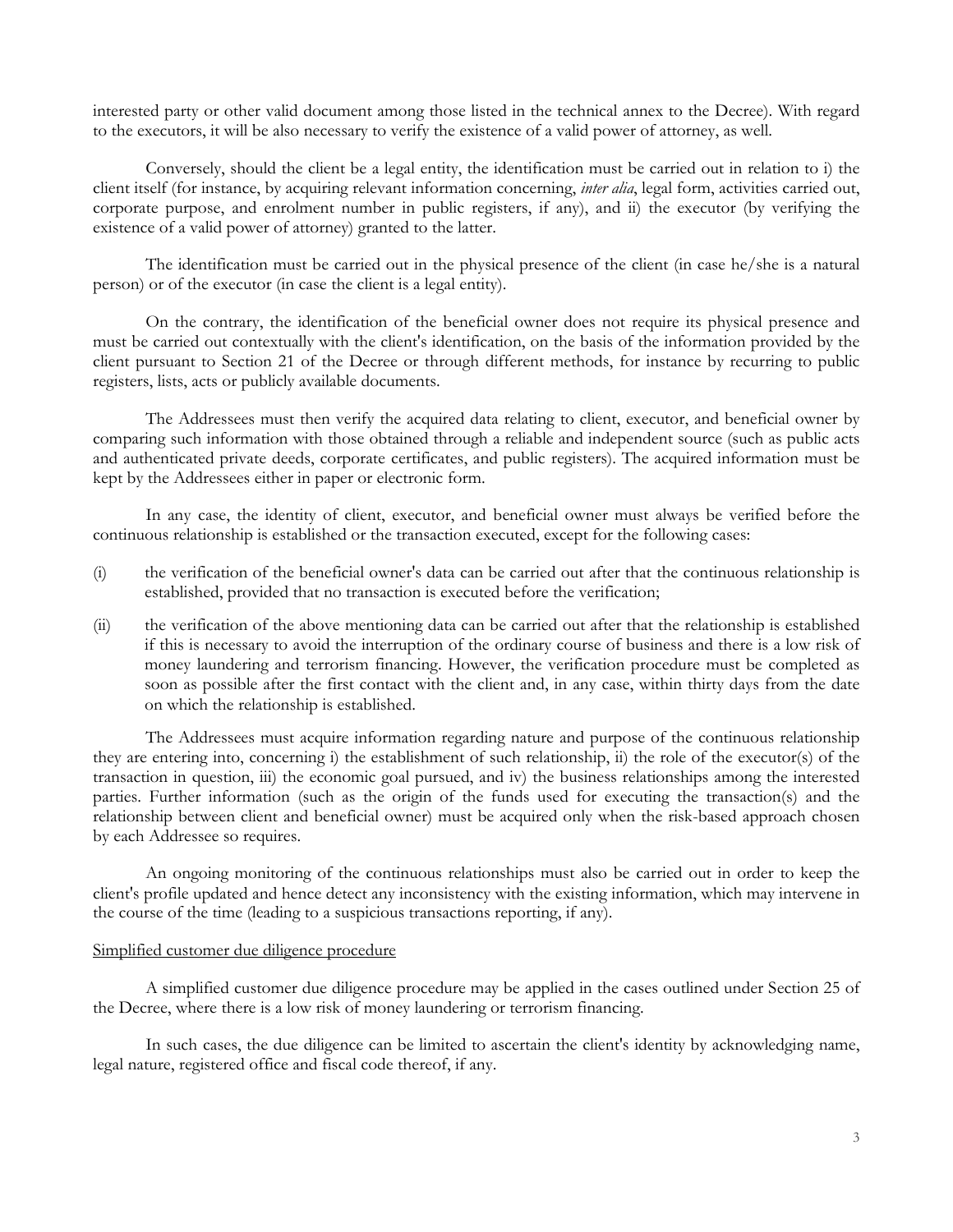Moreover, the Addressees must periodically verify if, based on the afore-said risk-based approach, the conditions for the application of the simplified customer due diligence still persist. Furthermore, they must abstain from the simplified procedure where:

- (i) there are doubts on the suitability and/or veracity of the information acquired for the purpose of classifying a specific client as worthy of a simplified procedure;
- (ii) the conditions necessary to ascertain that there is a low risk of money laundering or terrorism financing are no longer met;
- (iii) a suspicion of money laundering or terrorism financing arises in the course of time; or
- (iv) upon adoption by the European Commission of a decision pursuant to Section 40, paragraph 4, of Directive no. 2005/60/EC with regard to a non-EU country. In such a case, the Addressees cannot resort to the simplified procedure in relation to banks, financial institutions or listed companies of the third country in question.

# Enhanced customer due diligence procedure

An enhanced procedure (consisting, *inter alia*, in requesting further information to the client) must be carried out where there is a high risk of money laundering or terrorism financing at stake, resulting from specific law provisions or an independent assessment based on criteria laid down by the DD Regulation. In particular, such procedure must be applied:

- (a) when the client is not physically present at the time of identification (e.g. Internet banking, phone banking);
- (b) with regard to politically exposed persons (i.e. natural persons who are entrusted with prominent public functions and are hence more exposed to corruption);
- (c) in the presence of bank accounts opened by non–EU entities;
- (d) in case of deposits of cash or securities coming from third countries (whether EU and non-EU) for a total amount equal to or higher than 10 thousand Euro;
- (e) if a suspicious transaction report is sent to the Financial Intelligence Unit (in such a case, the enhanced due diligence procedure must be followed up until the risk of money laundering is excluded); and
- (f) in relation to products and technologies which may increase the risk of money laundering and terrorism financing (for instance, by facilitating the anonymity of the parties involved).

It is worth pointing out that, in case 500 and 200 Euro notes are used in relation to deposit, withdrawal or payment transactions exceeding 2,5 thousand Euro, the Addressees must perform a more in-depth analysis in order to verify the purpose of the use of such notes and exclude that it is anyhow related to money laundering. If such purpose cannot be ascertained or does not appear to be justifiable, the Addressees must refrain from carrying on the continuous relationship or execute the transaction, and consider to file a notice of suspicious transaction with the competent authorities.

## Execution by third parties of customer due diligence obligations

All phases (except the ongoing monitoring) of the customer due diligence may be carried out also through third parties (see Section 30 of the Decree). In such a case, the Addressees remain responsible for the correct compliance with the above obligations and can be deemed to be satisfied only when a suitable attestation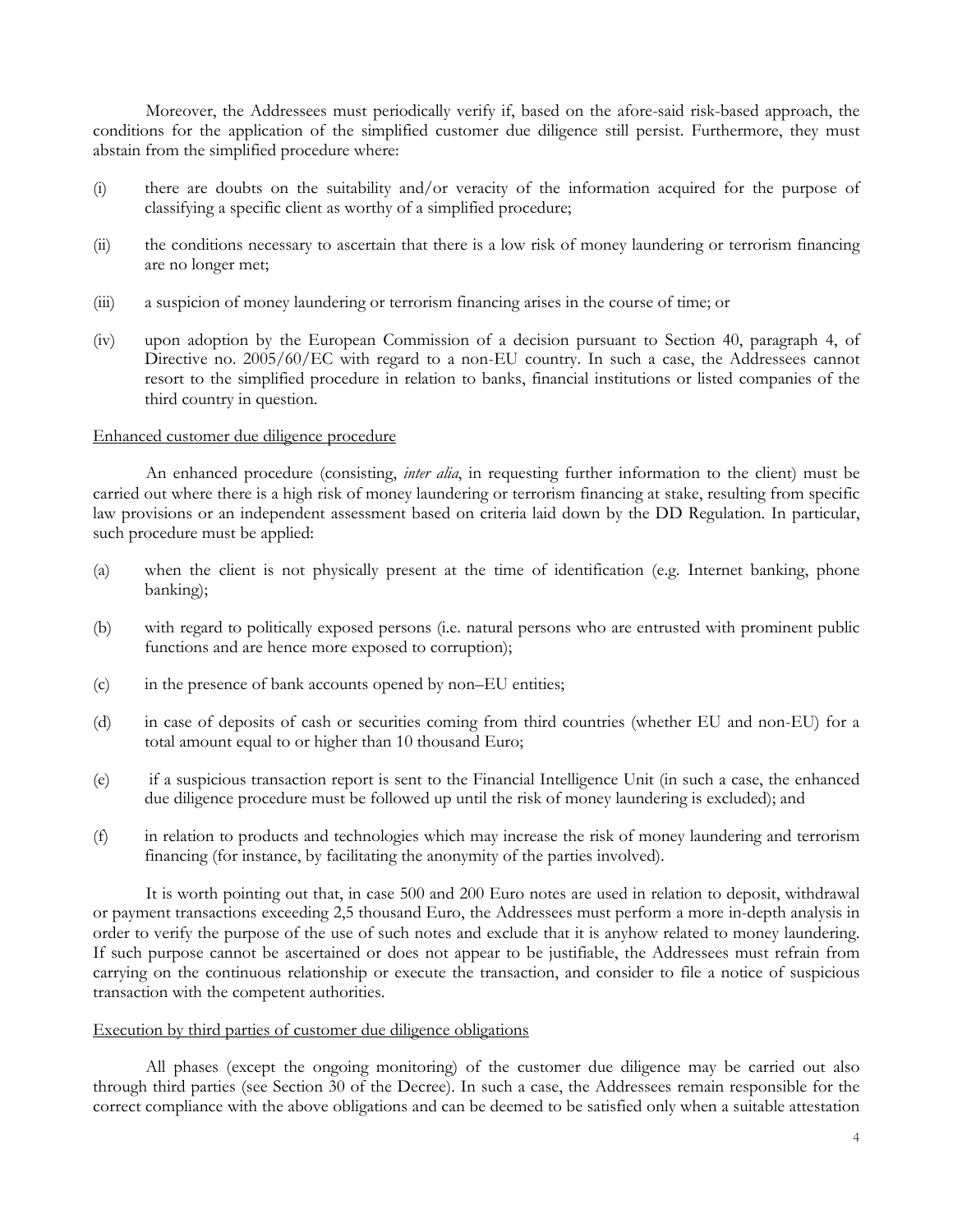is delivered by the third party who performed the customer due diligence (in relation to an ongoing relationship) in the presence of the client. It is the Addressees' responsibility to assess that the elements acquired and the checks carried out by the third parties in question are adequate and fulfill the relevant obligations set forth by the Decree. According to the DD Regulation, the Addressees must:

- (i) define the phases of the due diligence delegated to third parties, identify the data which need to be transmitted from such third parties, as well as modalities and timeframe of such transmission;
- (ii) arrange electronic or paper instruments for the promptly exchange of the information flows;
- (iii) verify, within the limits of professional diligence, the veracity of the documents received and the correctness and reliability of the information contained in such documents;
- (iv) acquire, where necessary, further information from third parties, the client itself or other sources.

# Relationships and transactions between intermediaries

According to the DD Regulation, the Addressees must apply enhanced measures in relation to credit and financial institutions established in non-EU countries and whose anti-money laundering regime is not deemed equivalent to the Italian one, when such legal entities intend to establish a continuous relationship by means of correspondent and payable-through accounts. Such enhanced measures must at least provide for the acquisition of certain information (concerning, for example, ownership structure and nature of the activities carried out) on such non-EU financial institutions. Moreover, the opening of such payable-through account must be authorized by a general manager or a person holding equivalent powers. Finally, the agreements with such non-EU entities must be executed in writing.

Moreover, the DD Regulation specifies the procedure to be followed in case one of the Addressees requests, on behalf of its client(s), another person to whom the Decree applies to execute an *ad hoc* transaction or enter into a continuous relationship. In this respect, market operators pointed out the difficulties they will meet in order to access the information regarding the Addressee's client(s), and consequently decide whether to apply the ordinary, simplified or enhanced customer due diligence procedure.

## Implementing provisions for the customer due diligence to be carried out by financial promoters

On December 18, 2013, CONSOB issued a regulation pursuant to Section 7, sub-section 2, of the Decree (published in the Official Gazette of December 30, 2013 no. 304, and entered into force on January 1, 2014), which laid down implementing provisions on the customer due diligence to be carried out by financial promoters. The regulation was adopted on the basis of a public consultation ended on September 15, 2013.

As a general rule*,* the agents must carry out the customer due diligence by observing the same measures, methods and internal procedures envisaged for its staff by the intermediary for which the agents provide their services.

This being consistent with the provisions of the DD Regulation (see Part V, Section II, footnote 14 thereof), where it is pointed out that financial promoters must be trained with regard to the customer due diligence in the same way as the employees of the intermediary for which they work for.

In this respect, financial promoters must be thus considered as an integral part of the organization of the intermediary for which they operate.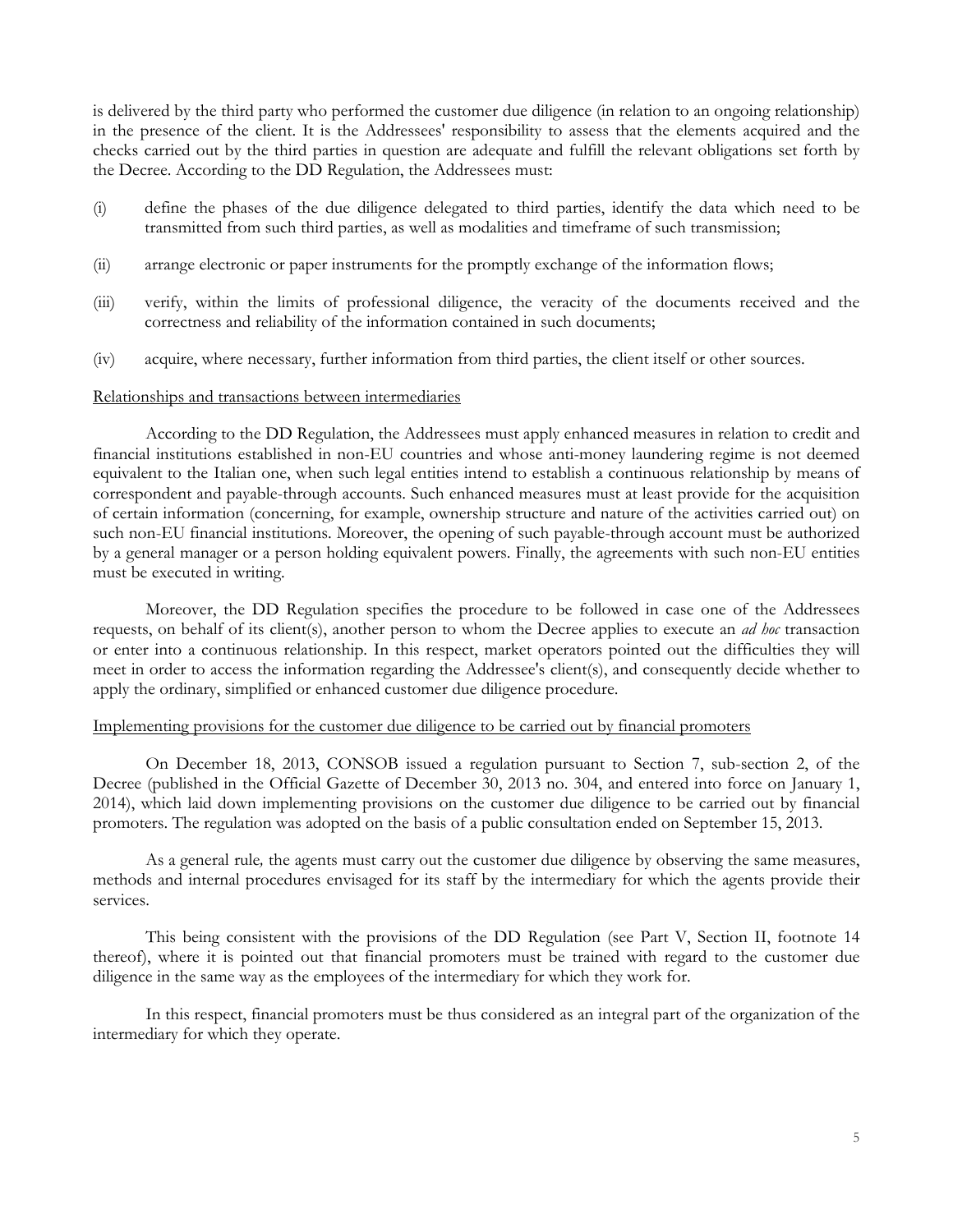# **1.2 The SFTD Regulation**

The SFTD Regulation is composed of two parts: the first contains rules relating to the keeping of the SFTD, while the second establishes simplified recording procedures for some Addressees such as *Cassa depositi e prestiti S.p.A.*, *Poste Italiane S.p.A.*, legal entities subject to Sections 111 (microcredit institutions) and 112 (credit guarantee consortia) of Legislative Decree of September 1, 1993, no. 385 (the "Italian Banking Law") and money changers.

The legal base being Section 37 of the Decree, according to which the Addressees must set up a SFTD in order to record the identification data and other information collected, which concern the continuous relationship(s) established and/or the occasional transaction(s) carried out.

Moreover, in an effort to prevent money laundering transactions, the Addressees must adopt internal control procedures in relation to the keeping of the SFTD, and provide their employees with an adequate training.

The data recorded in the database can be used for any investigation into the existence of money laundering transactions carried out by the Financial Intelligence Unit or other competent authorities.

In this regard, the Financial Intelligence Unit published, on December 23, 2013, a regulation concerning production and transmission of aggregate anti-money laundering reports to be sent monthly thereto pursuant to Section 40 of the Decree.

The Financial Intelligence Unit makes use of such data for identifying possible cases of money laundering and terrorist financing in specific geographical areas, while performing statistical controls on aggregate reports, in order to ascertain anomalies that are then brought to the attention of the intermediary at issue.

According to the SFTD Regulation, the above data must be recorded by the intermediary upon opening, modifying or closing any continuous relationship(s) with its clients.

The relationships which need to be recorded are those constituted by accounts, deposits or other types of continuous relationships (e.g. loans or financial leasing, as well as those established following the award of an engagement or a mandate).

In addition, all the transactions executed upon clients' order and involving the transfer of means of payment amounting, in total, to 15 thousand Euro or more must be registered in the SFTD. Likewise, must be registered therein transactions amounting to less than 15 thousand Euro, in relation to which financial agents pursuant to Section 128-*quarter*, sub-sections 2, 6 and 7, of the Italian Banking Law must comply with customer due diligence obligations.

Technical provisions are also laid down by the SFTD Regulation in respect of recording criteria and procedures, as well as of information and data to be acquired and recorded by the Addressees.

# **2. Implementing measures on the intermediaries' duty to return money to the clients pursuant to Section 23, sub-section 1-bis, of the Decree**

Section 18 of Legislative Decree September 19, 2012, no. 169 (modifying Legislative Decree of August 13, 2010, no. 141 on consumer credit), which came into force on October 17, 2012, introduced, under Section 23 of the Decree, a new sub-section 1-*bis* according to which, in the event the Addressees are unable to comply with the customer due diligence concerning an ongoing continuous relationship or an *ad hoc* transaction in the course of execution, they must return money, financial instruments and any other financial means received from the client through a bank transfer on an account indicated by the client itself. Such transfer must be